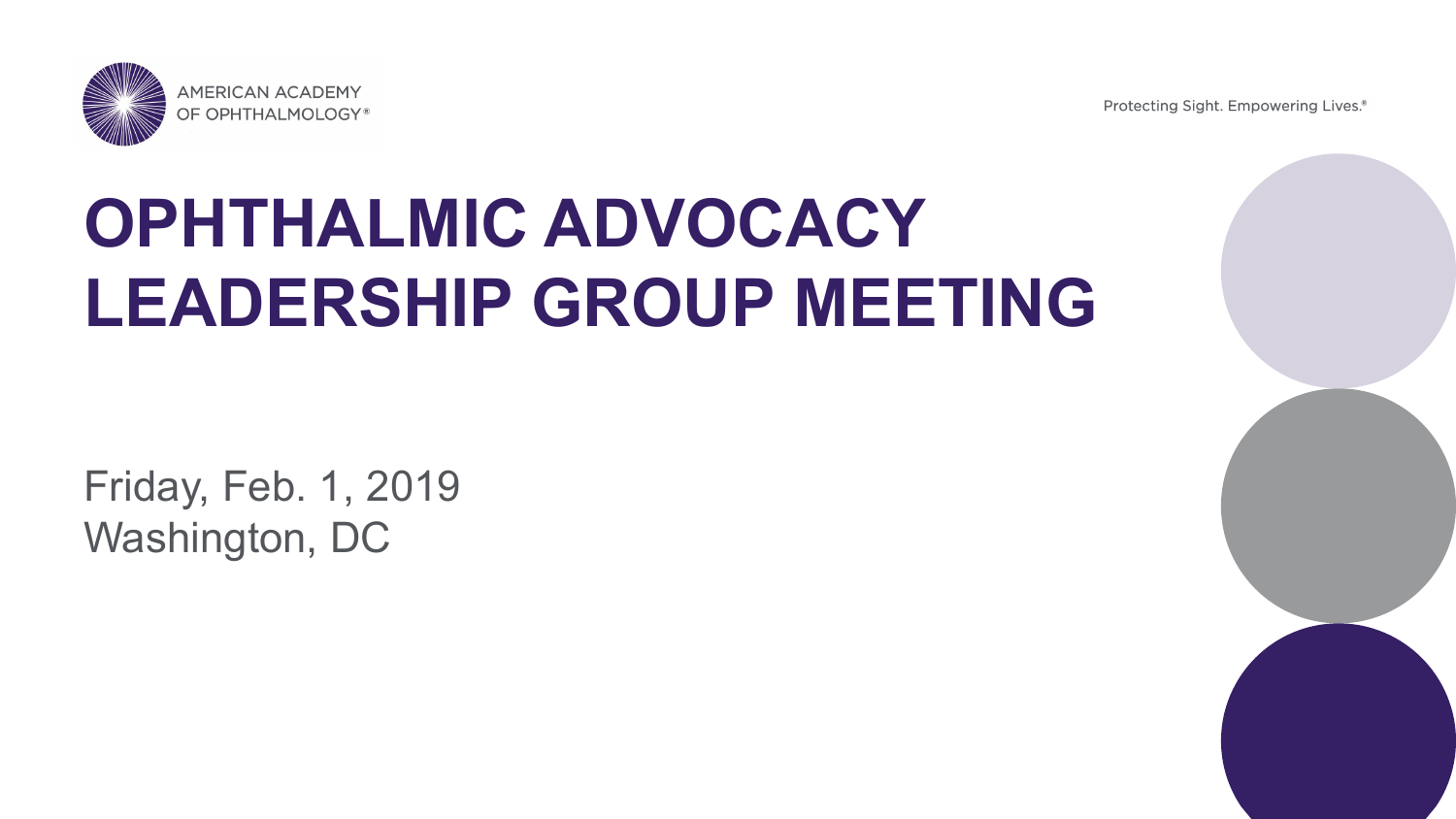

### Wi-Fi Network & Password

#### Network: DCCTR

#### Password: meeting2015DC

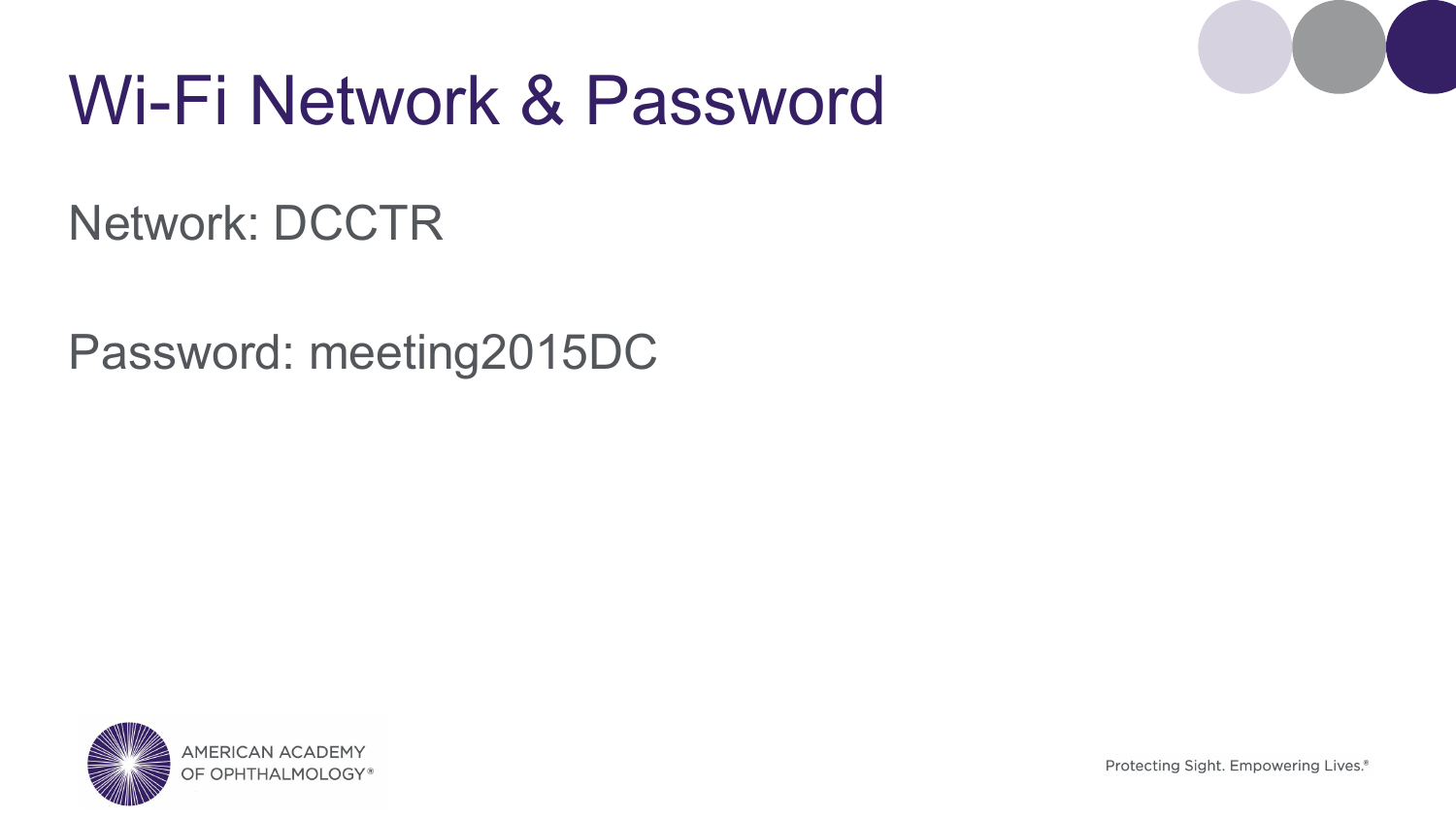#### • **WELCOME AND INTRODUCTION**

o George Williams, MD – President, AAO

#### • **PERSPECTIVE FROM THE CORNER OFFICE**

o David W. Parke II, MD – CEO, AAO

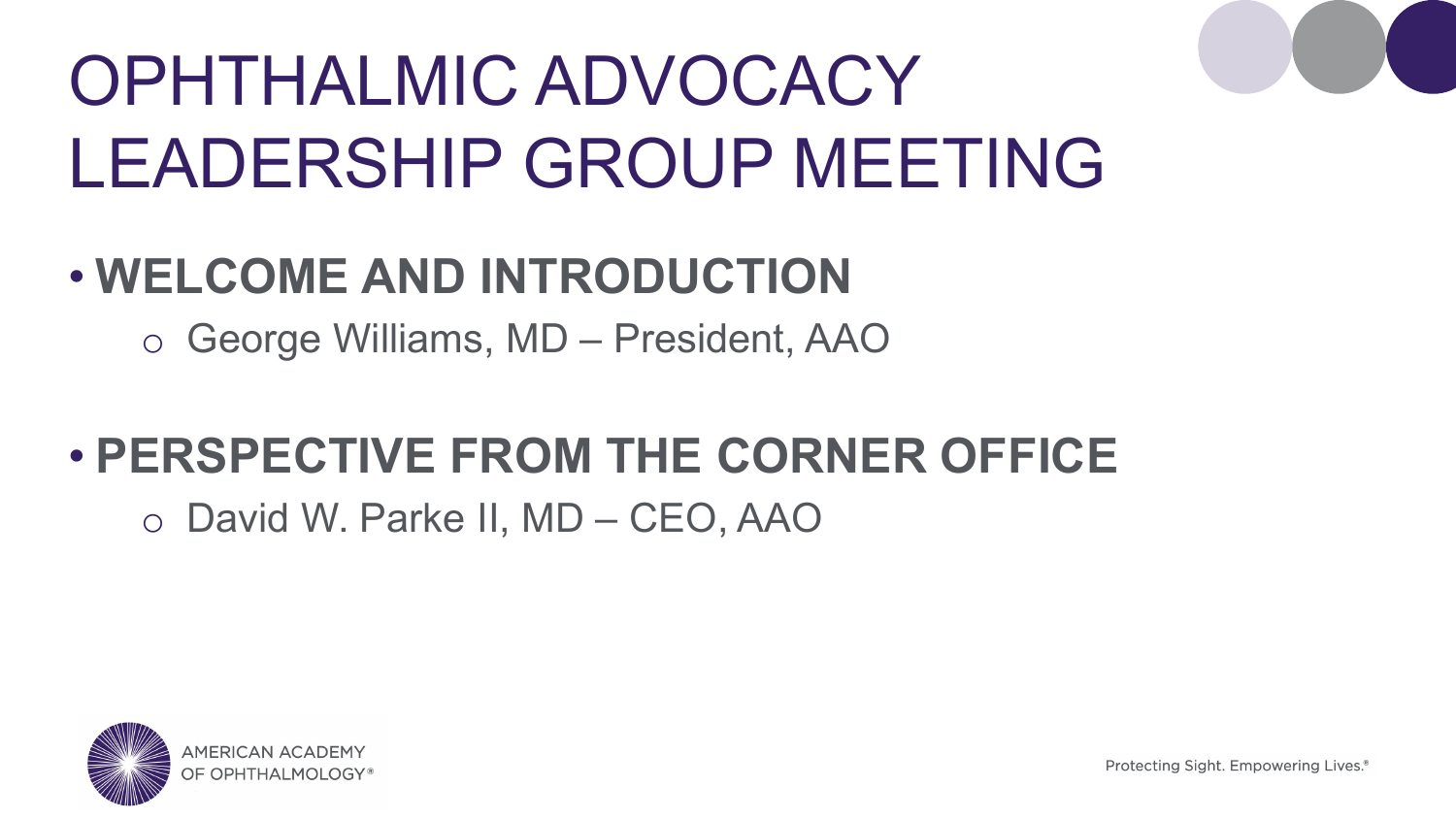

#### PANEL DISCUSSION: Medicare Reimbursement Outlook

Moderator: Michael X. Repka, MD, MBA – Medical Director for Governmental Affairs, AAO

- MIPS: How is Ophthalmology Faring & Telehealth in Medicare: Michael X. Repka, MD MBA
- Episode Groups & Cost Performance Evaluation: David B. Glasser, MD Secretary for Federal Affairs, AAO
- The Continuing Saga of Part B Drugs: George Williams, MD President, AAO

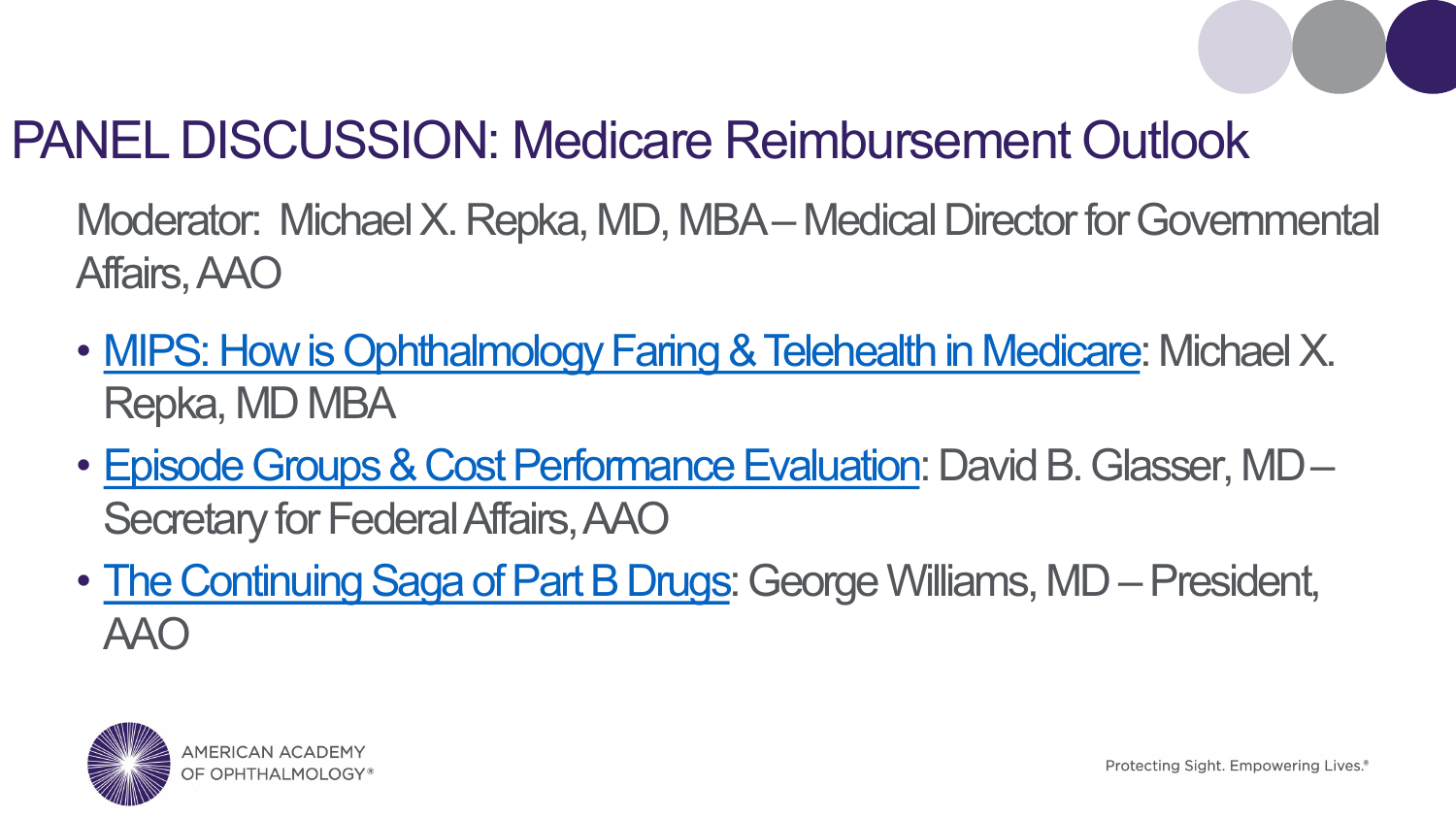### PANEL DISCUSSION: IRIS® Registry & MIPS

Moderator: William L. Rich III, MD, FACS – Medical Director for Health Policy, AAO

- IRIS Registry & MIPS Performance Update: Flora Lum, MD Vice President, Quality & Data Science, AAO
- Subspecialty Society Participation in Measure Development: William L. Rich III, MD, FACS
- Subspecialty Society Perspective: Antonio Capone, MD The Retina Society
- IRIS Clinical Data Registry: Commercialization: David W. Parke II, MD CEO, AAO

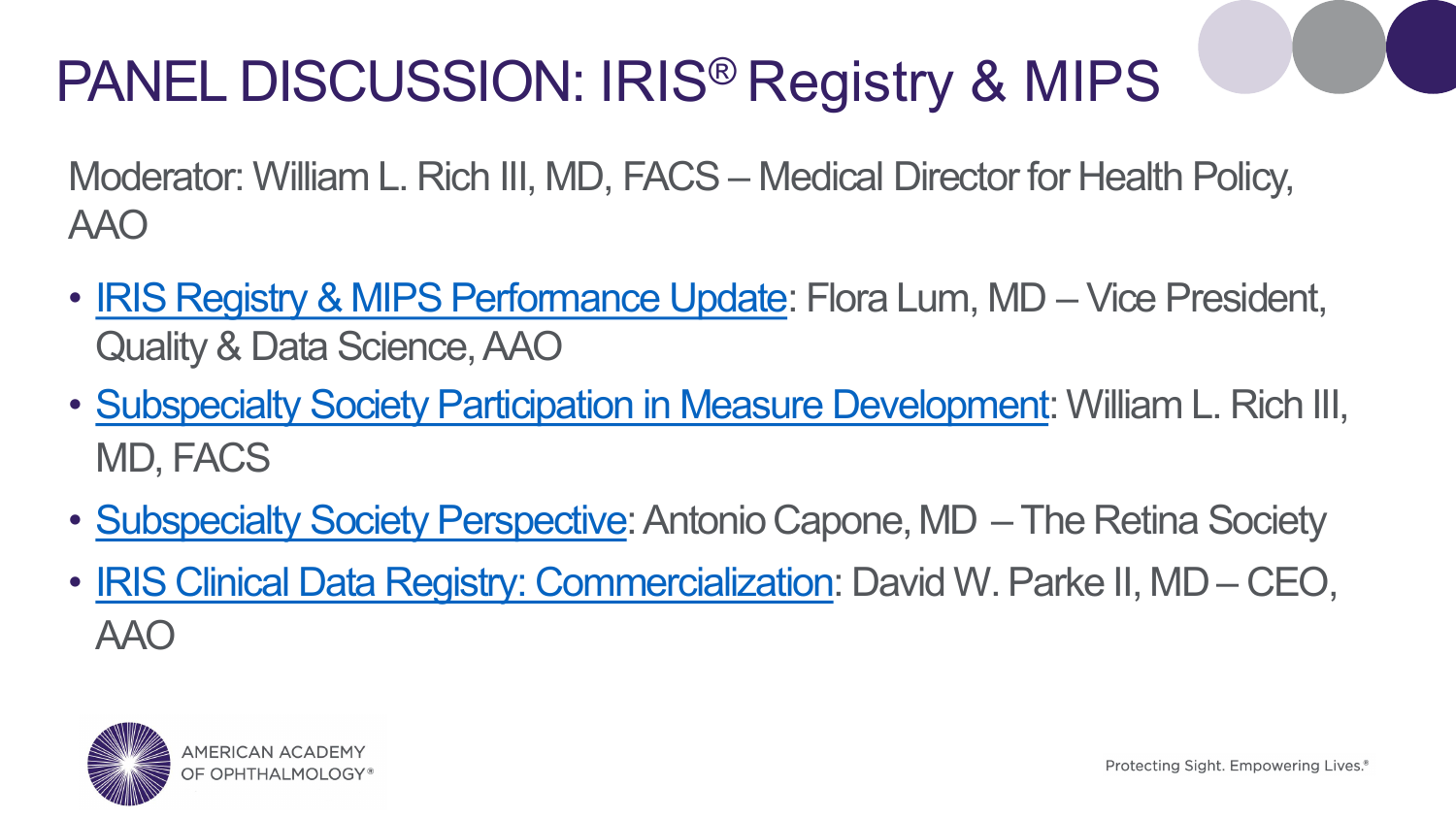#### • **TOP PRIORITY ISSUES: SUBSPECIALTY ROUNDTABLE (ALL)**

o Moderator: Michael X. Repka, MD, MBA – Medical Director for Governmental Affairs, AAO

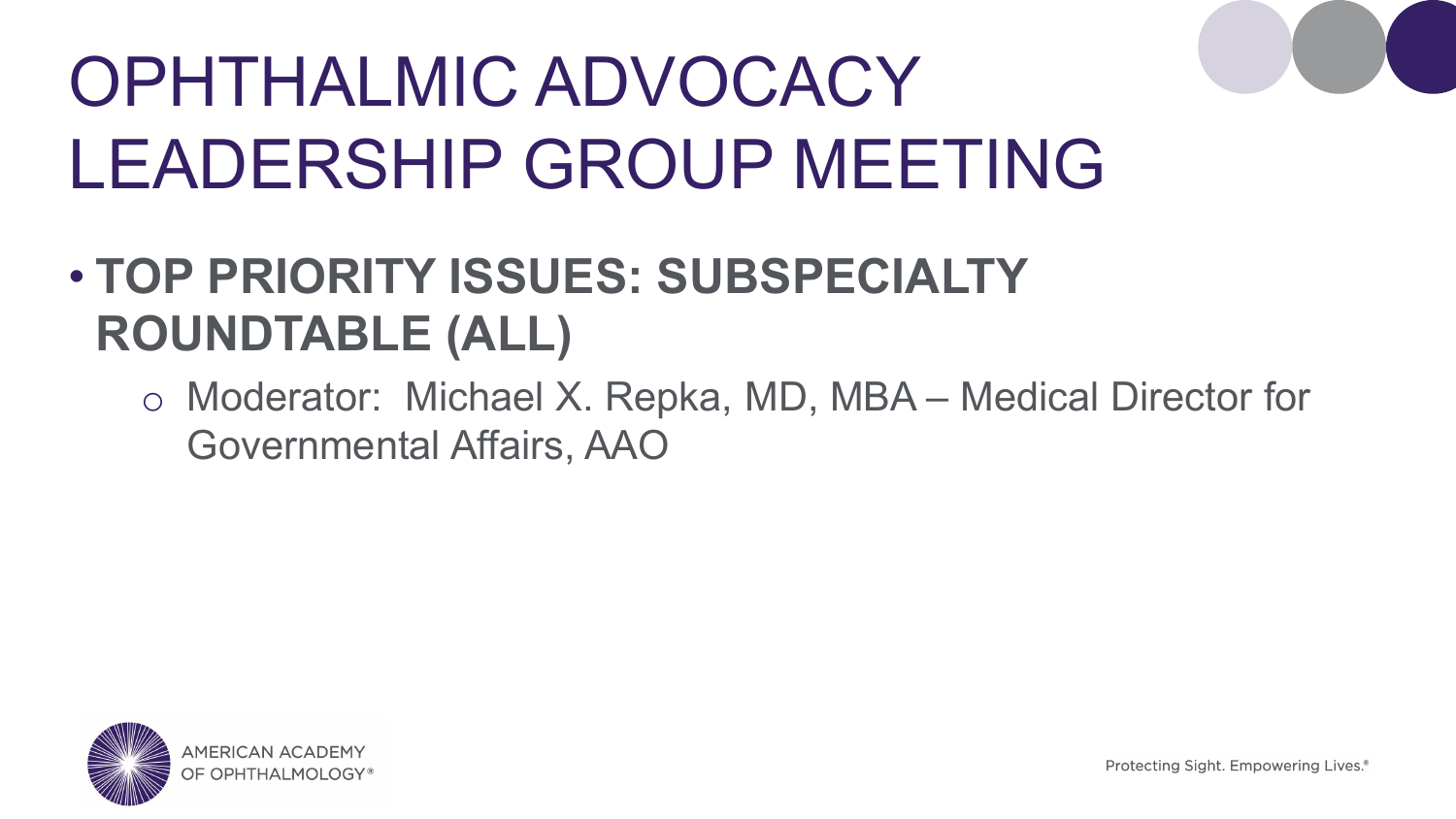- **LUNCHEON: FDA Regulation of Drug Compounding & Ensuring Patient and Physician Access to Needed Treatments**
	- o Julie Dohm, JD PhD Senior Science Advisor for Compounding, U.S. Food & Drug Administration

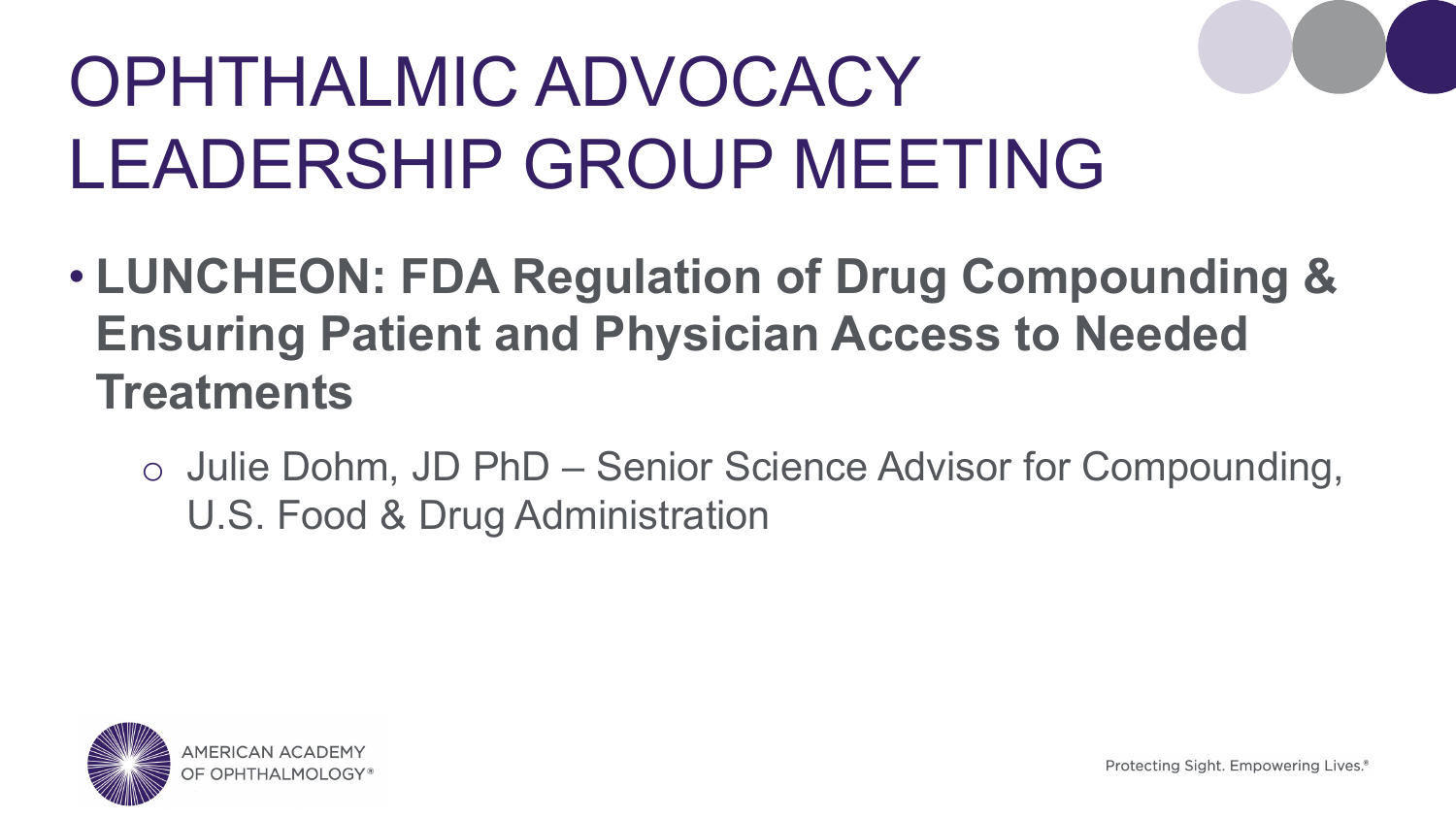### PRESENTATION: Initiatives at the Department of Veterans Affairs

• Moderator: Glenn Cockerham, MD – Ophthalmology Chief, U.S. Department of Veterans Affairs

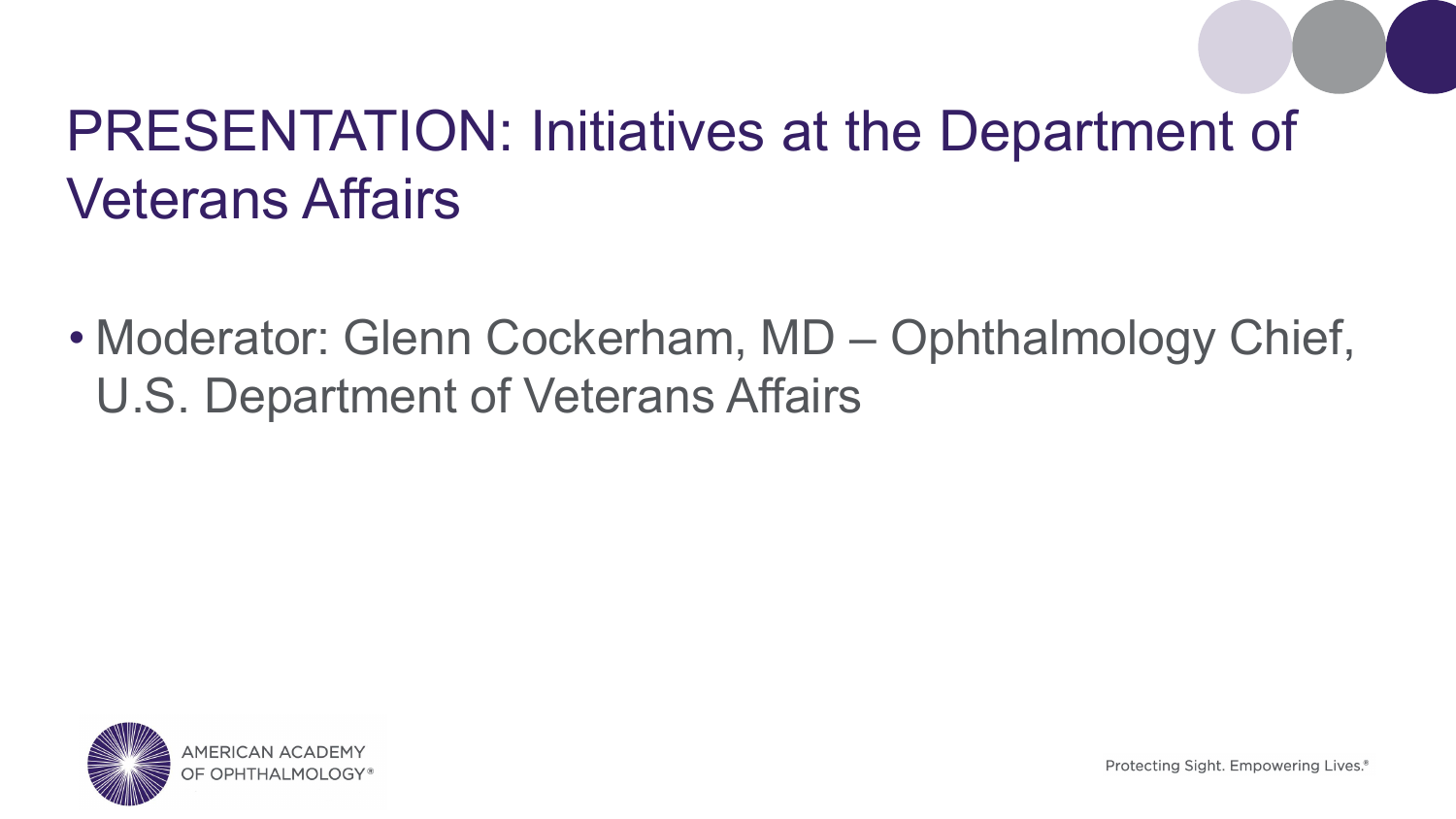

#### PANEL DISCUSSION: OD Surgical Battles – Going on the Offensive

Moderator: Daniel J. Briceland, MD – Senior Secretary for Advocacy, AAO

- What We Do, Why We Do It: Kurt F. Heitman, MD Secretary for State Affairs, AAO
- Going on the Offensive: Daniel J. Briceland, MD
- Safe Surgery Coalition: Patrick Hynes President, Hynes **Communications**

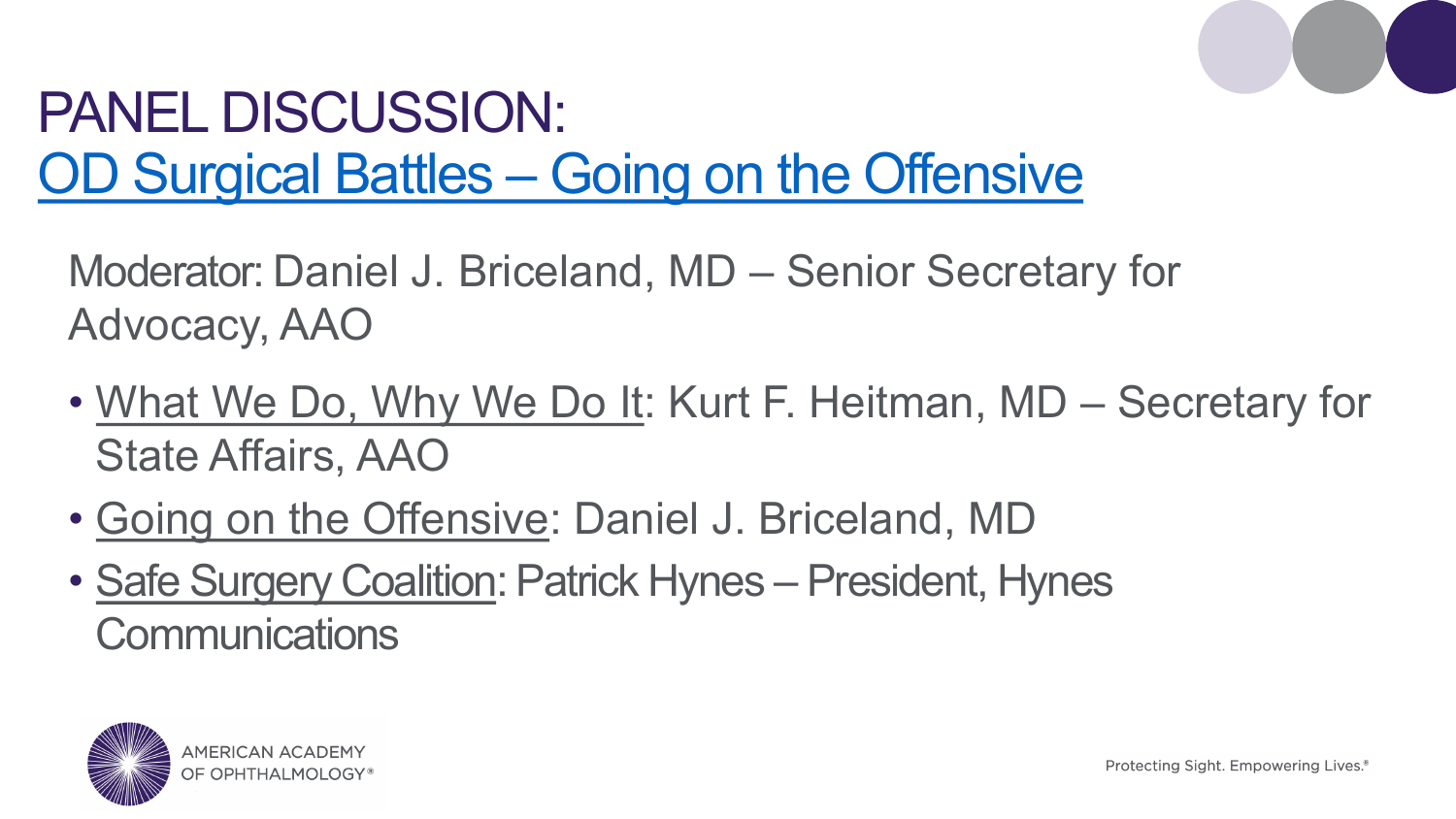#### PANEL DISCUSSION: Medicare Office Visit Payment Reform

Moderator: David B. Glasser, MD – Secretary for Federal Affairs, AAO

- E & M Compression: Paul Rudolf, MD Partner, Arnold & Porter
- Specialty Impact: Andrew Lee, MD President, North American Neuro-Ophthalmology Society (NANOS)
- MPPR & Modifier 25: Antonio Capone, MD The Retina Society

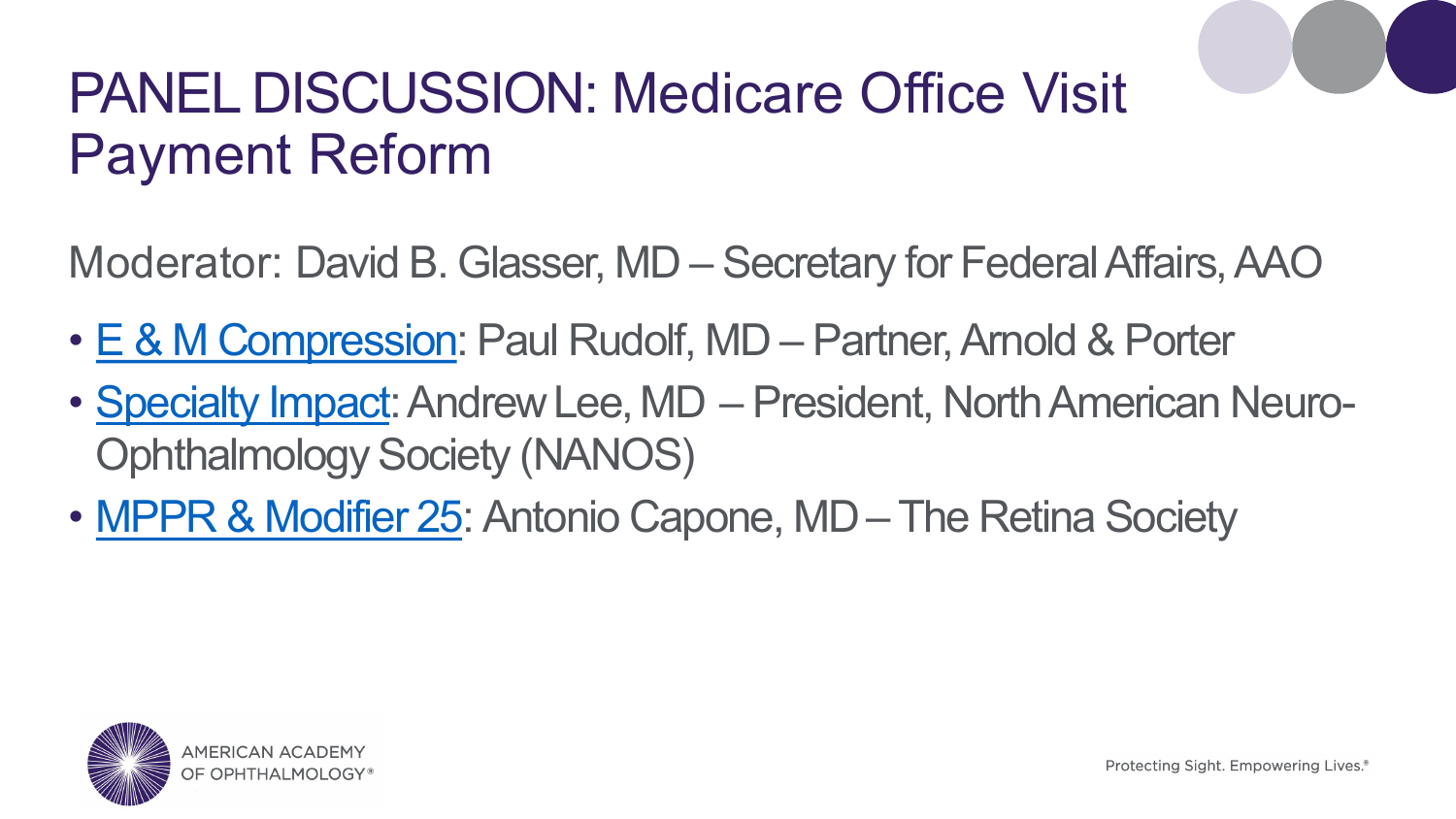#### • WRAP UP

o David W. Parke II, MD and group

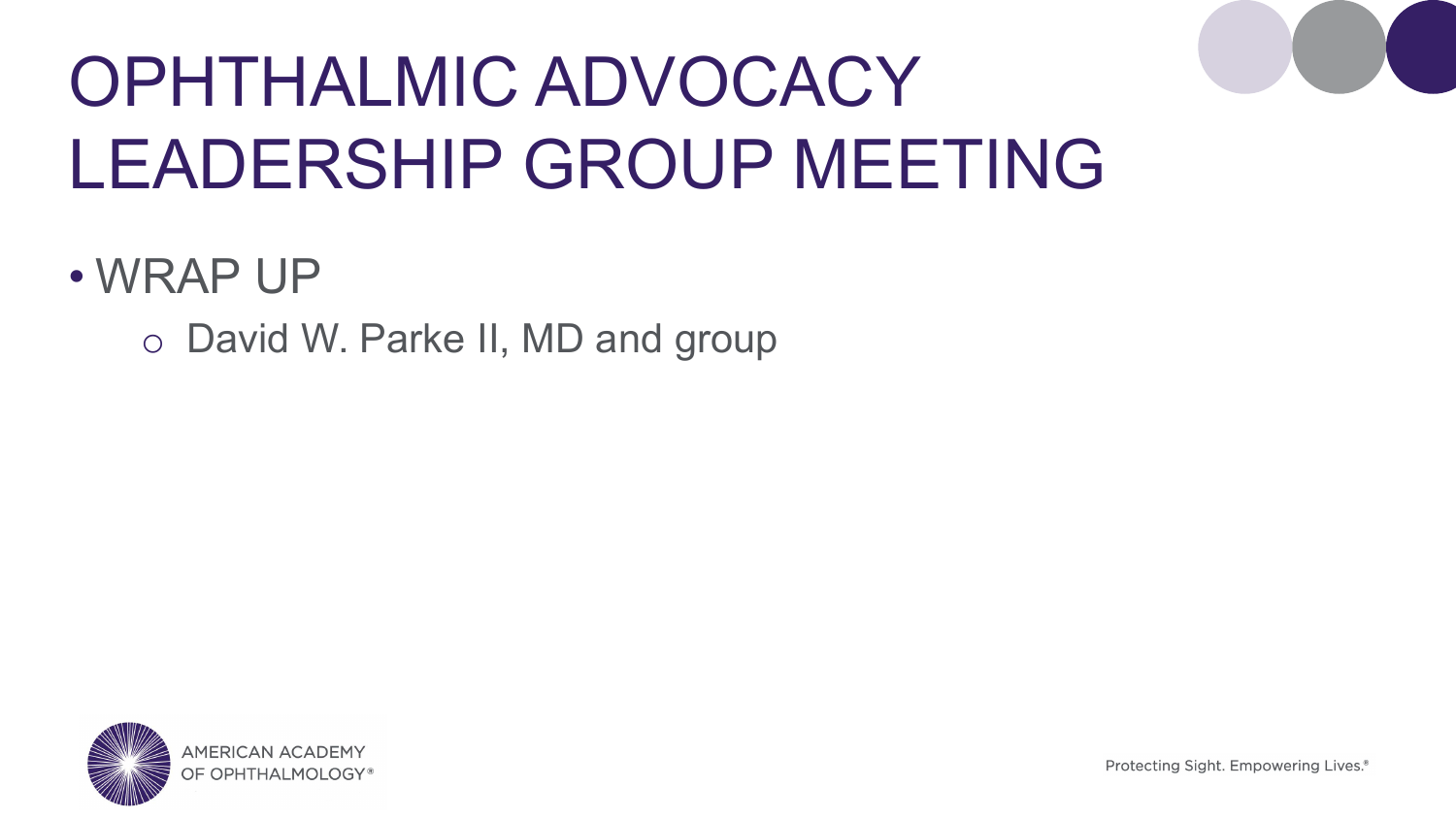## Financial Disclosures

Dan Briceland, MD - OMIC-Ophthalmic Mutual Insurance Company: Employee, paid Lecturer

Antonio Capone MD – Aura Biosciences: Grant Support; Broadspot: Equity Owner; Genentech: Grant Support; interVIEW: Equity Owner, Patents/Royalties; Novartis Pharmaceuticals: Grant Support; Phoenix Technology Group: Equity Owner; Spark Therapeutics: Consultant

Kurt Heitman, MD – Physicians Recommended Nutraceuticals: Equity Owner

David W. Parke II, MD - OMIC-Ophthalmic Mutual Insurance Company: **Consultant** 

Michael X. Repka, MD, MBA – National Eye Institute: Salary Support, American Academy of Ophthalmology: Salary Support

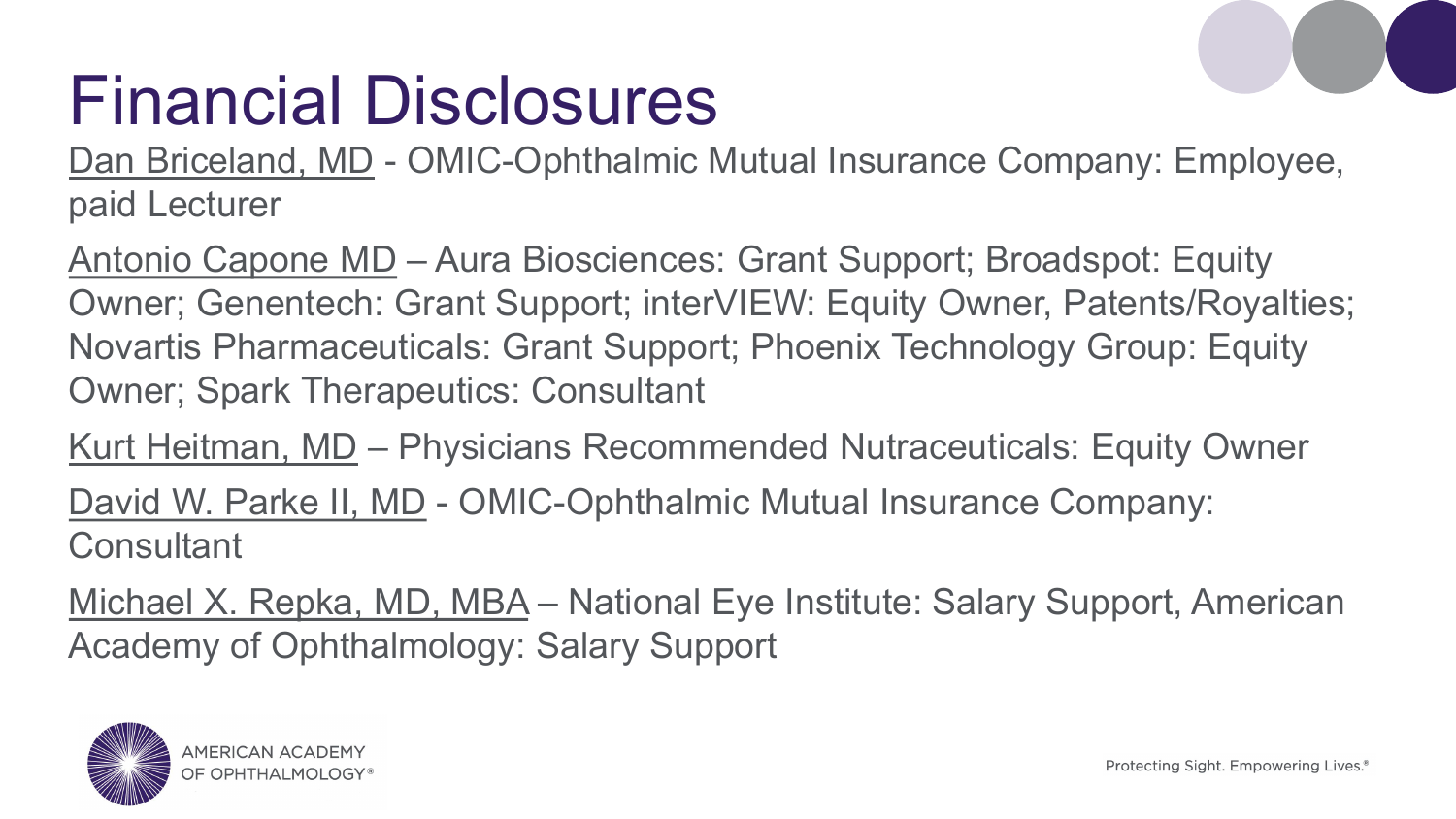## Financial Disclosures

Glenn Cockerham, MD - None

David B. Glasser, MD - None

Andrew Lee, MD – None

Flora Lum, MD - None

William L. Rich III, MD, FACS - None

George Williams, MD - None